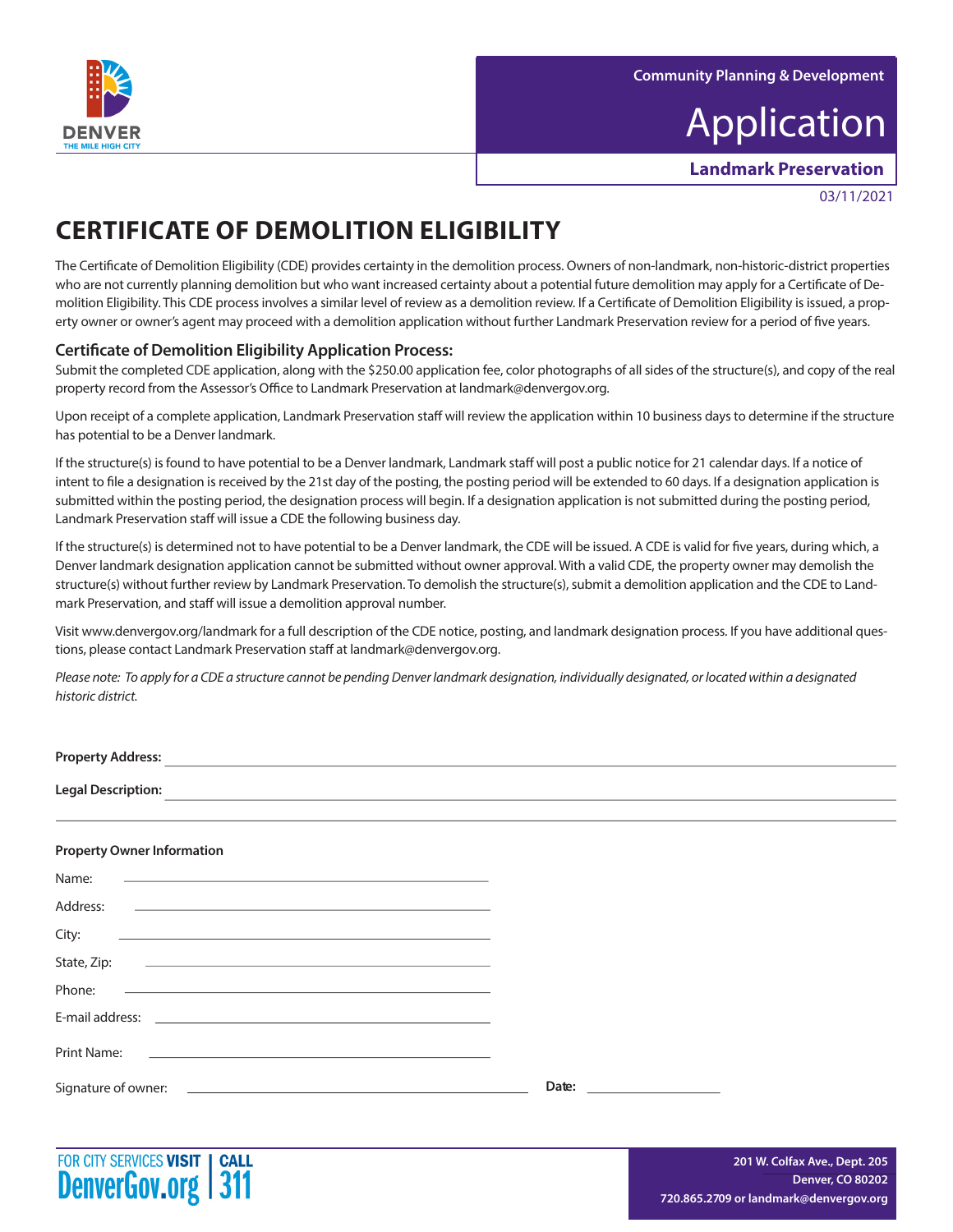

### **Corporations, LLC's, non-profit organizations, and other business entities must also complete this page.**

The signer represents and warrants that he/she possesses the legal authority, pursuant to any proper, appropriate and official motion, resolution or action passed or taken, to submit this application. Each person signing and executing the Application on behalf of the owner of the property to be improved represents and warrants that he/she has been fully authorized by Owner to execute the Application on behalf of Owner and to validly and legally bind Owner to all the terms, performances and provisions of the approved Application. The City shall have the right, at its sole discretion, to either temporarily suspend or permanently terminate the Application approval process if there is a dispute as to the legal authority of either Owner or the person signing the Application to submit the Application."

|           | has authorization to sign for |      |  |
|-----------|-------------------------------|------|--|
|           |                               |      |  |
| Signature |                               | Date |  |